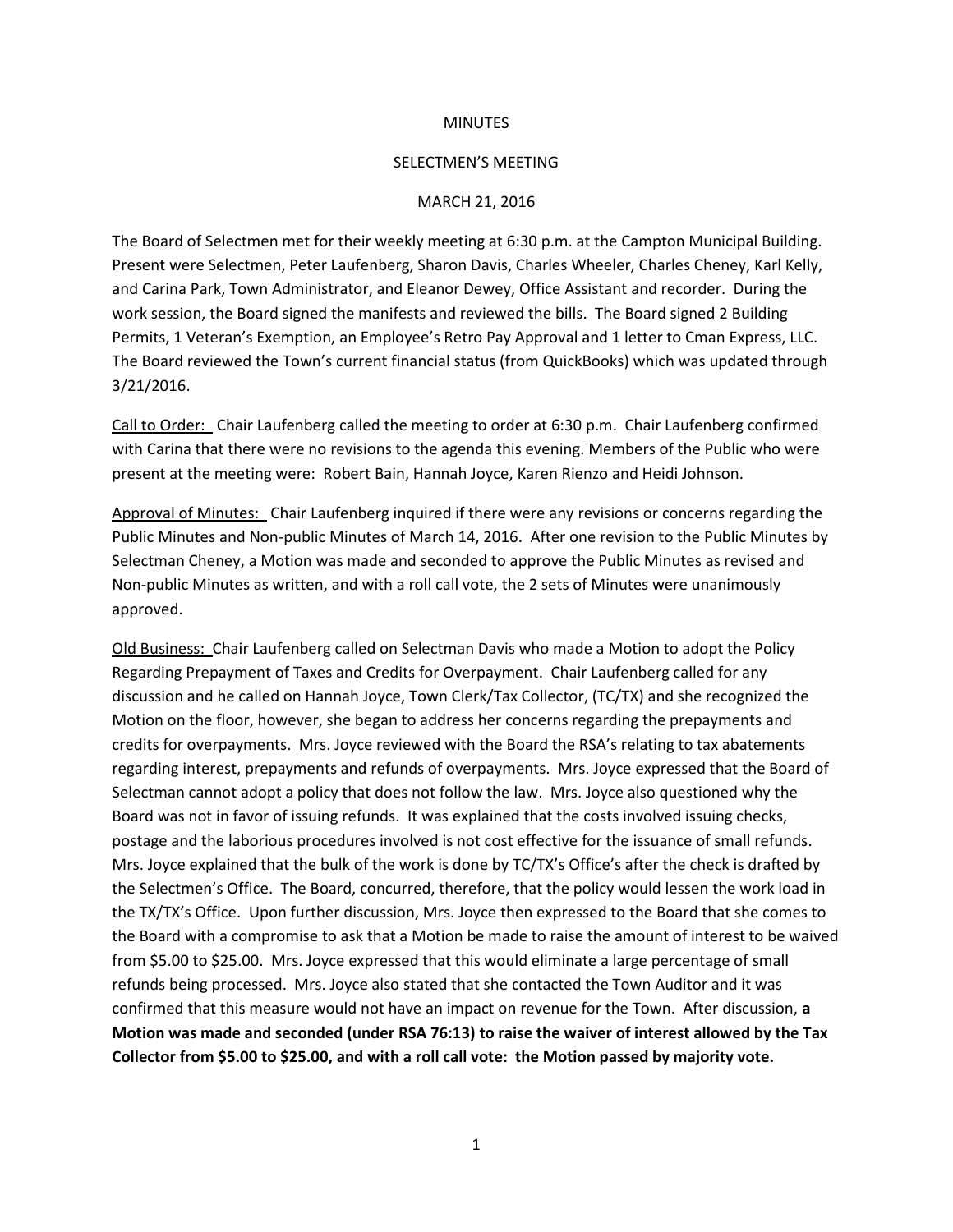**Mrs. Joyce did request that the Board approve the processing of refund checks for presently outstanding credits, and then Mrs. Joyce confirmed she will start fresh with the raised waiver of interest procedure. The Board agreed and Carina confirmed the refund checks would be issued next week.**

New Business: Chair Laufenberg informed the Board the draft Procurement Policy which was provided to the Board has been reviewed by himself and Carina. Chair Laufenberg explained that the drafting of the Procurement Policy came about as a result of the recognized need for procedures to be in place for the bidding and purchasing process, i.e. a Procurement Policy would have been beneficial through the Fire Department's fire/rescue truck procurement which was recently voted on at Town Meeting. **Chair Laufenberg called on Selectman Cheney who suggested in the "non-major purchases" section of the policy that the range begin at \$2,500.00 rather than \$5,000.00. Chair Laufenberg and Selectman Davis recommended that the Procurement Policy be distributed to Department Heads for review, comments and suggestions. The Board unanimously agreed.** 

Correspondence: Chair Laufenberg called on Carina who informed the Board that she had met with some property owners who live on Sugarbush Road who expressed their concern that the current road conditions on Bog Road would not allow the school bus, an ambulance or any emergency vehicle to pass. Selectman Wheeler recommended that Fire Chief Defosses do a site review to determine whether or not emergency vehicles would be able to pass. Carina also stated, that on the flip side, she received a call from Margie Norton who commended the Road Agent and his staff for their maintenance of Mason Road and Chandler Road. Also, a thank you note was received (addressed to Butch Bain) from another property owner expressing their appreciation for all the hard work the Highway Department does during "mud season".

Carina stated that a letter was received from NH DES regarding a Campton Village Water Precinct (CVWP) issue concerning back flow preventers. Carina did state that there was no action required by the Town. The letter received was a "for your information" letter. Chair Laufenberg suggested that Carina reach out to the Campton Village Water Precinct Commissioners to acquire any responses made by CVWP to the NH DES issues.

Non-public Session in accordance with RSA 91-A: 3, II (a-i): **Chair Laufenberg called on Selectman Davis who made a Motion to go into Non-public Session under RSA 91-A: 3, II (a-i) pertaining to legal matters and personnel. The Motion was seconded by Selectman Wheeler, and with a roll call vote: Selectman Davis – aye, Selectman Kelly – aye, Selectman Laufenberg – aye, Selectman Wheeler – aye, and Selectman Cheney – aye, the Board went into Non-public Session at 7:30 p.m. The Board came out of Non-public Session at 7:55 p.m.** 

**In Public Session, Chair Laufenberg called on Selectman Kelly who made a Motion to seal the Nonpublic Minutes. The Motion was seconded by Selectman Wheeler, and with a roll call vote, the Motion to seal was unanimously approved.**